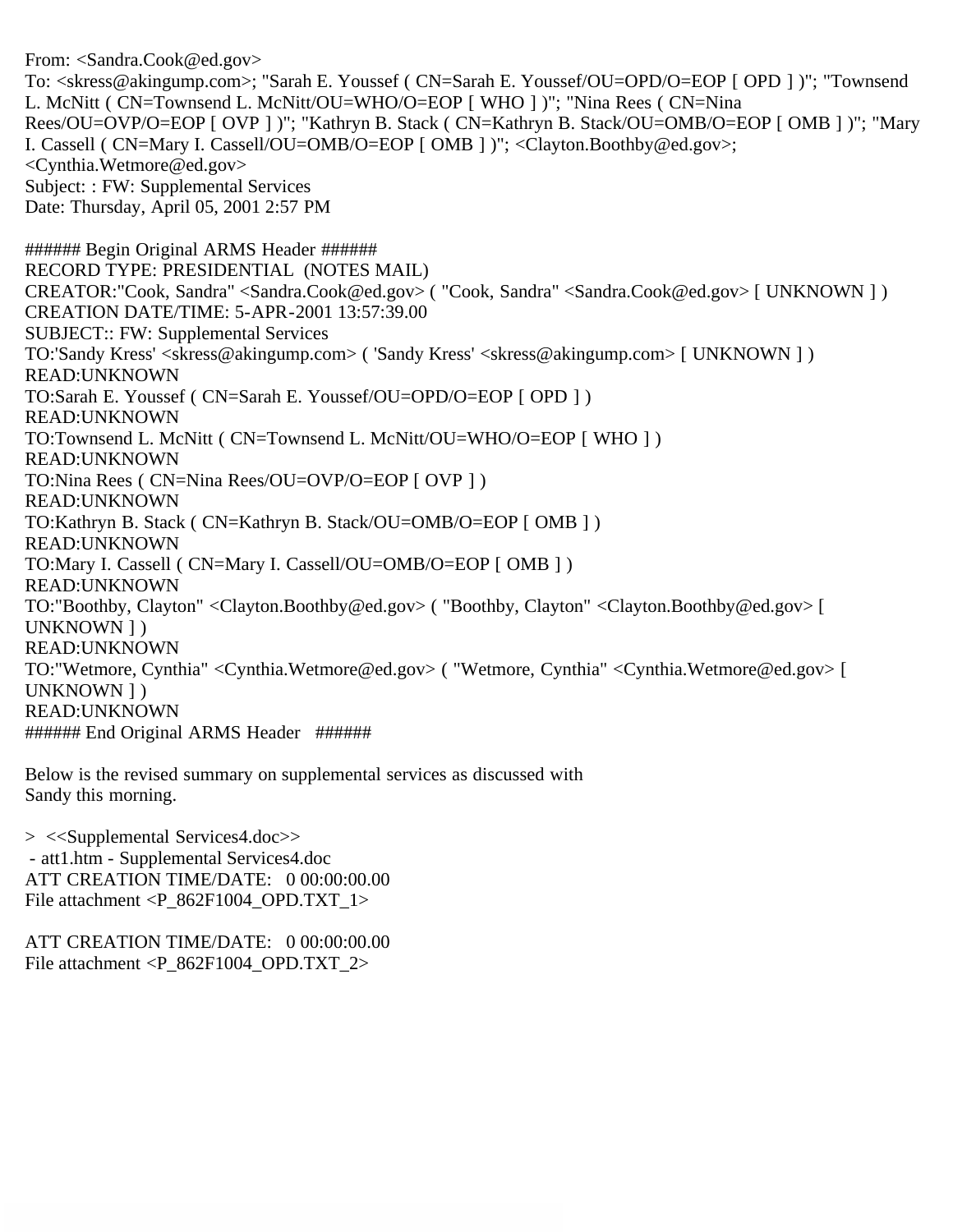# **The following document is attachment P\_862F1004\_OPD.TXT\_1**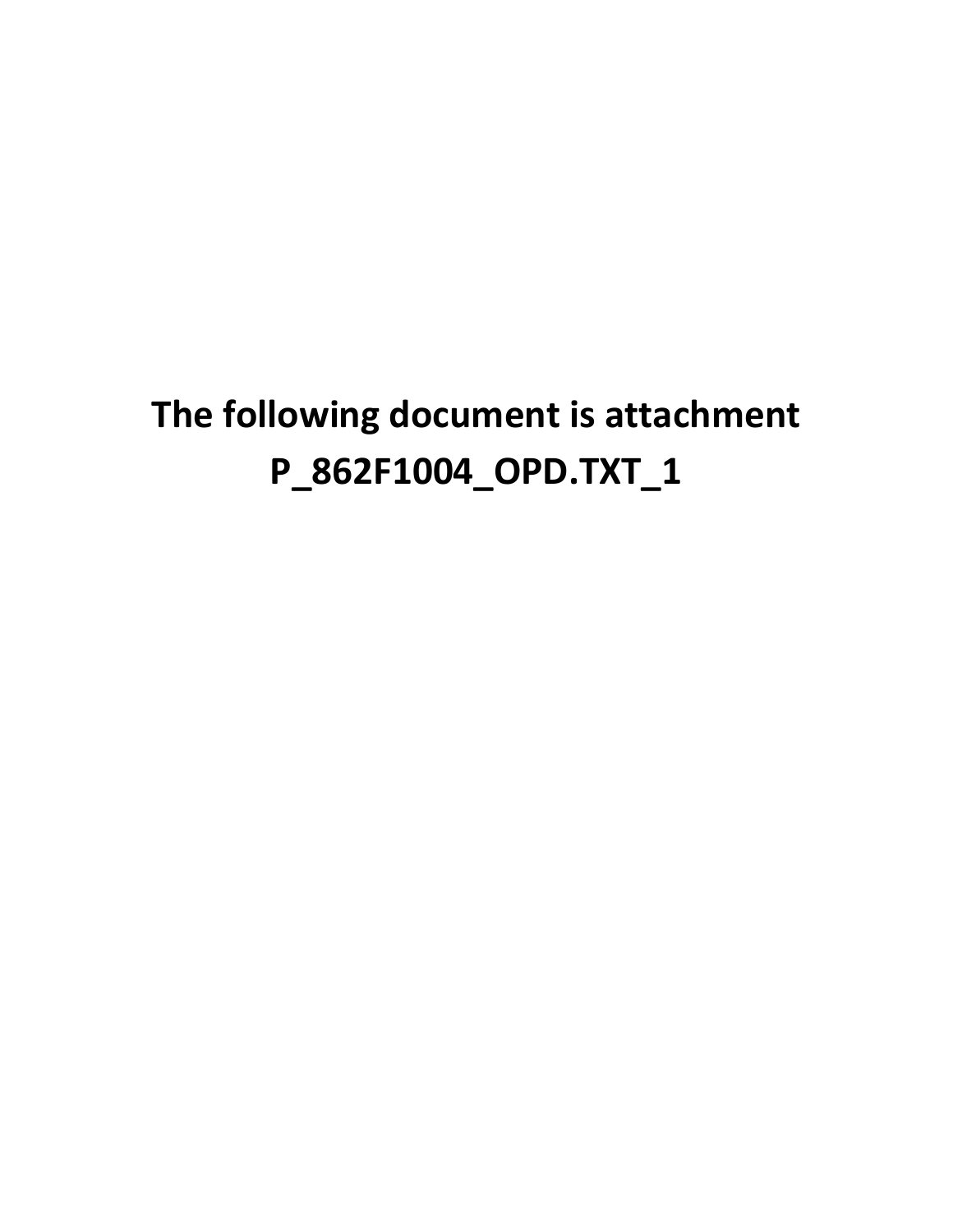Below is the revised summary on su pplemental services as discussed with Sandy this morning.

<<Supplemental Services4.do c>>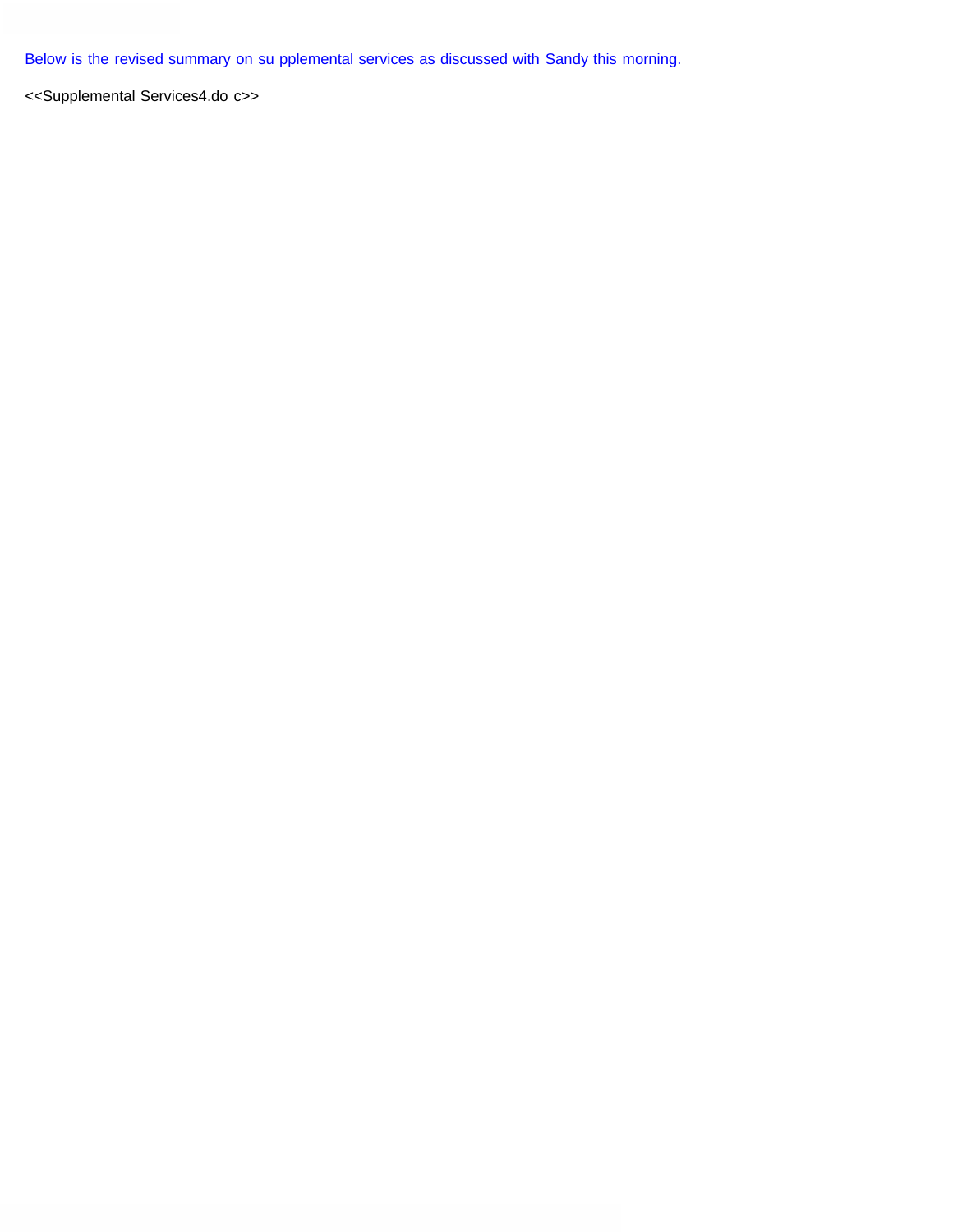# **The following document is attachment P\_862F1004\_OPD.TXT\_2**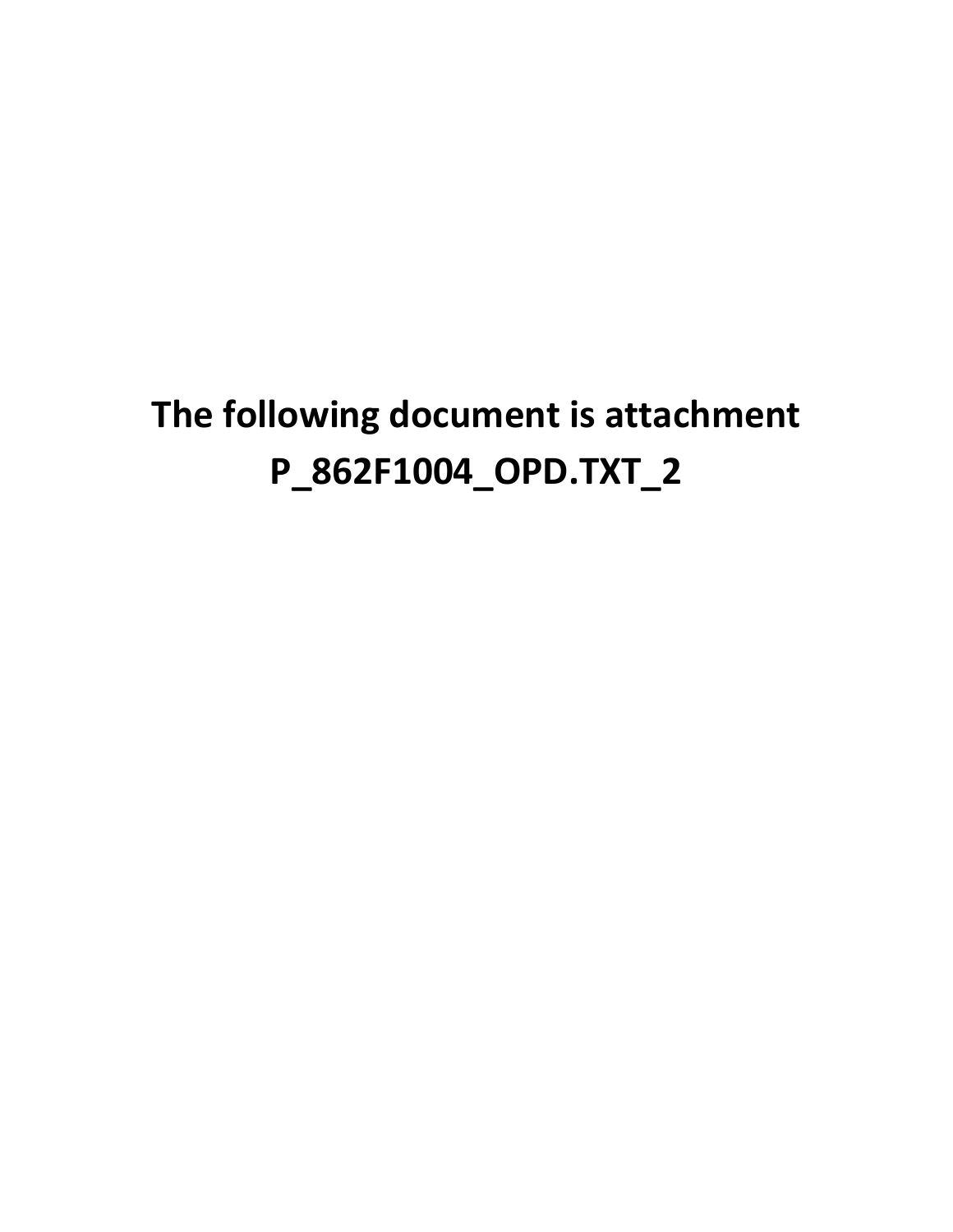# Supplemental Services  $(4/5/01)$

#### Purpose:

Provide before-school, after-school, weekend, or summer tutoring or supplemental academic enrichment services of high quality to children in struggling title I schools.

### Basic Requirement:

LEAs must offer option of supplemental services to parents of children attending schools that have either failed AYP for three years and in the third year failed to have achieved at least 50% of its annual incremental progress for AYP, or have failed to make AYP for four years. Exception: an LEA need not offer the option of supplemental services if it concludes, after a public hearing, that it is not feasible to do so because of a lack of eligible service providers and the SEA concurs with its conclusion.

## Available Sources of Funds:

SEA pays 50% of the LEA's total cost of providing supplemental services, and the LEA pays the other 50%. In addition to non-Federal resources, the SEA may use not more than  $X\%$  of  $21<sup>st</sup>$  Century funds, as well as (current) title VI funds for this purpose. In addition to non-Federal resources, the LEA may use not more than 15% of it's title I funds for this purpose. (Note: this 15% is also available for transportation.) Federal funds may not be used for sectarian worship, instruction, or proselytization.

#### Maximum Amount Per Child:

Divide twice the school's title I allocation (after subtracting amounts reserved for parent involvement and professional development) by the number of children in the school. The amount may not exceed the actual cost to the parent of the supplemental services.

#### Nature of Supplemental Services:

Must be high-quality, research-based, and directed exclusively at raising student proficiency in meeting the State's challenging content and performance standards. Children remain eligible for supplemental services so long as the school they attend is either in corrective action or the first year after corrective action.